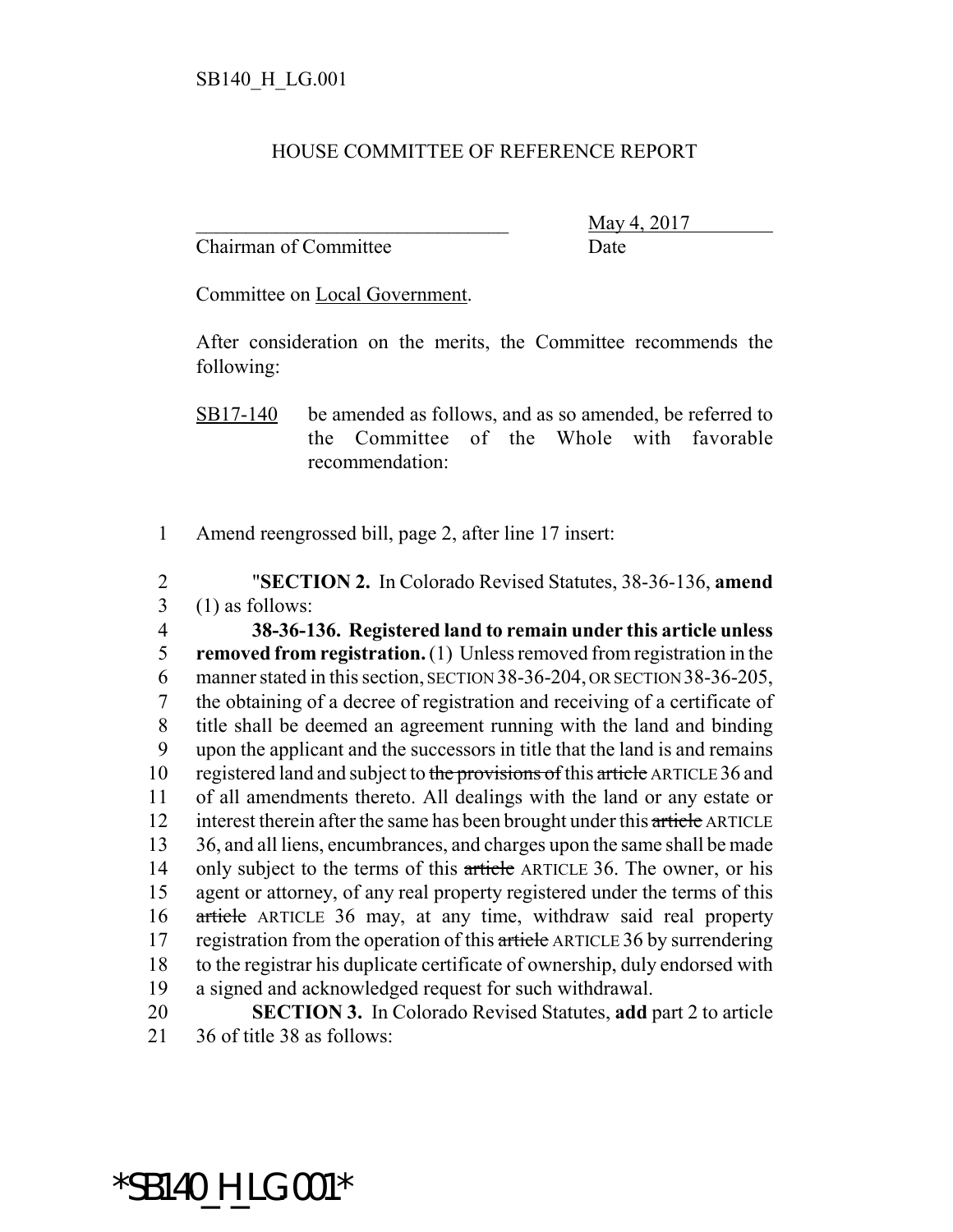| $\mathbf{1}$   | PART <sub>2</sub>                                                                                             |
|----------------|---------------------------------------------------------------------------------------------------------------|
| $\overline{2}$ | TORRENS CONCLUSION                                                                                            |
| $\overline{3}$ | 38-36-201. Short title. THE SHORT TITLE OF THIS PART 2 IS "THE                                                |
| $\overline{4}$ | CONCLUSION OF THE TORRENS TITLE REGISTRATION ACT".                                                            |
| 5              | 38-36-202. Definitions. As USED IN THIS PART 2, UNLESS THE                                                    |
| 6              | <b>CONTEXT OTHERWISE REQUIRES:</b>                                                                            |
| $\overline{7}$ | (1) "ADVERSE INSTRUMENT" MEANS ANY DOCUMENT,                                                                  |
| 8              | INSTRUMENT, PAPER, OR ORDER THAT ADVERSELY AFFECTS, BUT DOES NOT                                              |
| 9              | CONVEY, THE FEE TITLE TO REGISTERED LAND, AND THE VALIDITY OF                                                 |
| 10             | WHICH IS NOT DEPENDENT UPON CONSENT BY AN OWNER OF THE                                                        |
| 11             | REGISTERED LAND OR SOME PERSON CLAIMING BY, THROUGH, OR UNDER                                                 |
| 12             | THAT OWNER.                                                                                                   |
| 13             | (2) "CERTIFICATE OF TITLE" MEANS A CURRENT CERTIFICATE OF                                                     |
| 14             | TITLE ISSUED UNDER PART 1 OF THIS ARTICLE 36.                                                                 |
| 15             | (3) "CONVEYANCE INSTRUMENT" MEANS ANY DOCUMENT,                                                               |
| 16             | INSTRUMENT, PAPER, OR ORDER THAT:                                                                             |
| 17             | (a) CONVEYS THE FEE TITLE TO REGISTERED LAND; OR                                                              |
| 18             | (b) AFFECTS THE TITLE TO REGISTERED LAND AND THE VALIDITY                                                     |
| 19             | OF WHICH IS DEPENDENT UPON CONSENT BY AN OWNER OF THE                                                         |
| 20             | REGISTERED LAND OR SOME PERSON CLAIMING BY, THROUGH, OR UNDER                                                 |
| 21             | THAT OWNER.                                                                                                   |
| 22             | (4) "REGISTERED LAND" MEANS REAL PROPERTY AND AN INTEREST                                                     |
| 23             | IN REAL PROPERTY, THE TITLE TO WHICH HAS BEEN REGISTERED UNDER                                                |
| 24             | PART 1 OF THIS ARTICLE 36.                                                                                    |
| 25             | (5) "REGISTRAR" MEANS A CLERK AND RECORDER OF A COUNTY                                                        |
| 26             | WHO IS A REGISTRAR OF TITLE IN HIS OR HER RESPECTIVE COUNTY IN                                                |
| 27             | ACCORDANCE WITH SECTION 38-36-109.                                                                            |
| 28             | 38-36-203. Registration - adverse instruments. ON AND AFTER                                                   |
| 29             | THE EFFECTIVE DATE OF THIS PART 2 AND BEFORE JANUARY 1, 2020, THE                                             |
| 30             | REGISTRAR SHALL ONLY ACCEPT AN ADVERSE INSTRUMENT FOR                                                         |
| 31             | REGISTRATION ON REGISTERED LAND UNDER PART 1 OF THIS ARTICLE 36.                                              |
| 32             | 38-36-204. Registration - conveyance instruments - recording.                                                 |
| 33             | (1) ON AND AFTER THE EFFECTIVE DATE OF THIS PART 2 AND BEFORE                                                 |
| 34             | JANUARY 1, 2020, THE REGISTRAR SHALL REFUSE TO ACCEPT A                                                       |
| 35             | CONVEYANCE INSTRUMENT FOR REGISTRATION UNDER PART 1 OF THIS                                                   |
| 36             | ARTICLE 36. INSTEAD OF ACCEPTING THE CONVEYANCE INSTRUMENT FOR                                                |
| 37             | REGISTRATION, THE REGISTRAR SHALL RECORD IN THE OFFICE OF THE                                                 |
| 38<br>39       | COUNTY CLERK AND RECORDER UNDER ARTICLE 35 OF THIS TITLE 38:<br>(a)                                           |
| 40             | EACH CERTIFICATE OF TITLE, WITH ALL NOTATIONS,<br>CERTIFICATIONS, MEMORIALS, AND ENDORSEMENTS THEREON, TO ALL |
| 41             | LANDS AFFECTED BY THE CONVEYANCE INSTRUMENT; AND                                                              |
|                |                                                                                                               |

\*SB140\_H\_LG.001\* -2-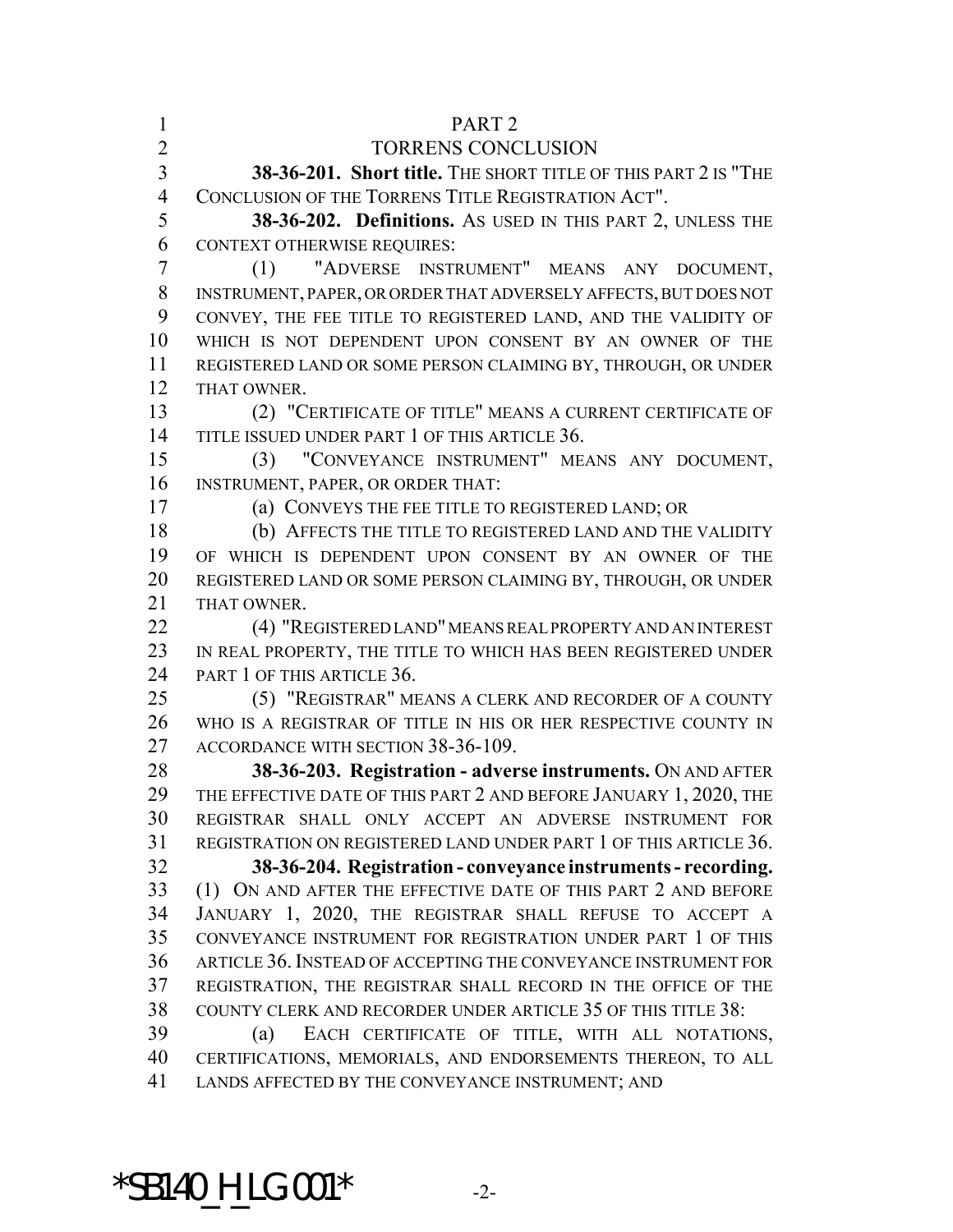(b) THE CONVEYANCE INSTRUMENT, IF THE RELATED RECORDING FEES HAVE BEEN PAID.

 (2) IN THE ABSENCE OF EXTENUATING CIRCUMSTANCES, THE REGISTRAR SHALL RECORD THE CERTIFICATE OF TITLE AND CONVEYANCE INSTRUMENT AS SET FORTH IN SUBSECTION (1) OF THIS SECTION WITHIN THREE BUSINESS DAYS OF RECEIVING THE CONVEYANCE INSTRUMENT. BEFORE RECORDING THE CERTIFICATE OF TITLE, THE REGISTRAR SHALL MEMORIALIZE ON THE CERTIFICATE ANY INSTRUMENTS, DOCUMENTS, PAPERS, OR ORDERS THAT HAVE BEEN FILED WITH THE REGISTRAR AND THAT HAVE NOT YET BEEN MEMORIALIZED.

 **38-36-205. Certificate of title - recording - notice.** (1) ON OR BEFORE JANUARY 1, 2020, THE REGISTRAR SHALL REMOVE ALL THE REMAINING REGISTERED LAND FROM REGISTRATION BY RECORDING IN THE OFFICE OF THE COUNTY CLERK AND RECORDER UNDER ARTICLE 35 OF THIS TITLE 38 A CERTIFICATE OF TITLE, WITH ALL NOTATIONS, CERTIFICATIONS, MEMORIALS, AND ENDORSEMENTS THEREON, FOR EACH PARCEL OF REGISTERED LAND WITHIN THE COUNTY.

 (2) (a) AT LEAST NINETY DAYS PRIOR TO RECORDING A CERTIFICATE OF TITLE UNDER THIS SECTION, A REGISTRAR SHALL MAIL A NOTICE TO EACH OWNER AT THE RESIDENCE OF THE OWNER IDENTIFIED ON THE CERTIFICATE OF TITLE OR TO THE ADDRESS FOR THE OWNER IN THE 22 RECORDS MAINTAINED BY THE COUNTY ASSESSOR. IF THERE IS NO KNOWN ADDRESS FOR THE OWNER OR IF THE NOTICE IS RETURNED AS UNDELIVERABLE, THE REGISTRAR SHALL PLACE A LEGAL NOTICE THAT MEETS THE REQUIREMENTS SET FORTH IN SECTION 24-70-103 IN A NEWSPAPER IN THE COUNTY WHERE THE PROPERTY IS LOCATED.

 (b) THE REGISTRAR SHALL INCLUDE THE FOLLOWING INFORMATION 28 IN THE NOTICE REQUIRED UNDER SUBSECTION  $(2)(a)$  OF THIS SECTION:

**(I) A DESCRIPTION OF THE REGISTERED LAND;** 

 (II) THE NAME OF EACH OWNER OF THE REGISTERED LAND THAT IS LISTED ON THE CERTIFICATE OF TITLE;

(III) THE CERTIFICATE OF TITLE NUMBER;

 (IV) A STATEMENT THAT THE TORRENS TITLE REGISTRATION SYSTEM IS BEING REPEALED AND THAT, ON OR BEFORE JANUARY 1, 2020, THE REGISTERED LAND WILL BE REMOVED FROM THE TORRENS TITLE REGISTRATION SYSTEM AND RECORDED WITH THE CLERK AND RECORDER, BUT PRIOR TO THE REMOVAL, THE OWNER MAY REMOVE THE REGISTERED LAND UNDER SECTION 38-36-136; AND

 (V) THE ADDRESS AND TELEPHONE NUMBER FOR THE REGISTRAR'S OFFICE.

 (3) BEFORE RECORDING A CERTIFICATE OF TITLE UNDER THIS SECTION, THE REGISTRAR SHALL MEMORIALIZE ON THE CERTIFICATE ANY

 $*$ SB140 H LG.001 $*$  -3-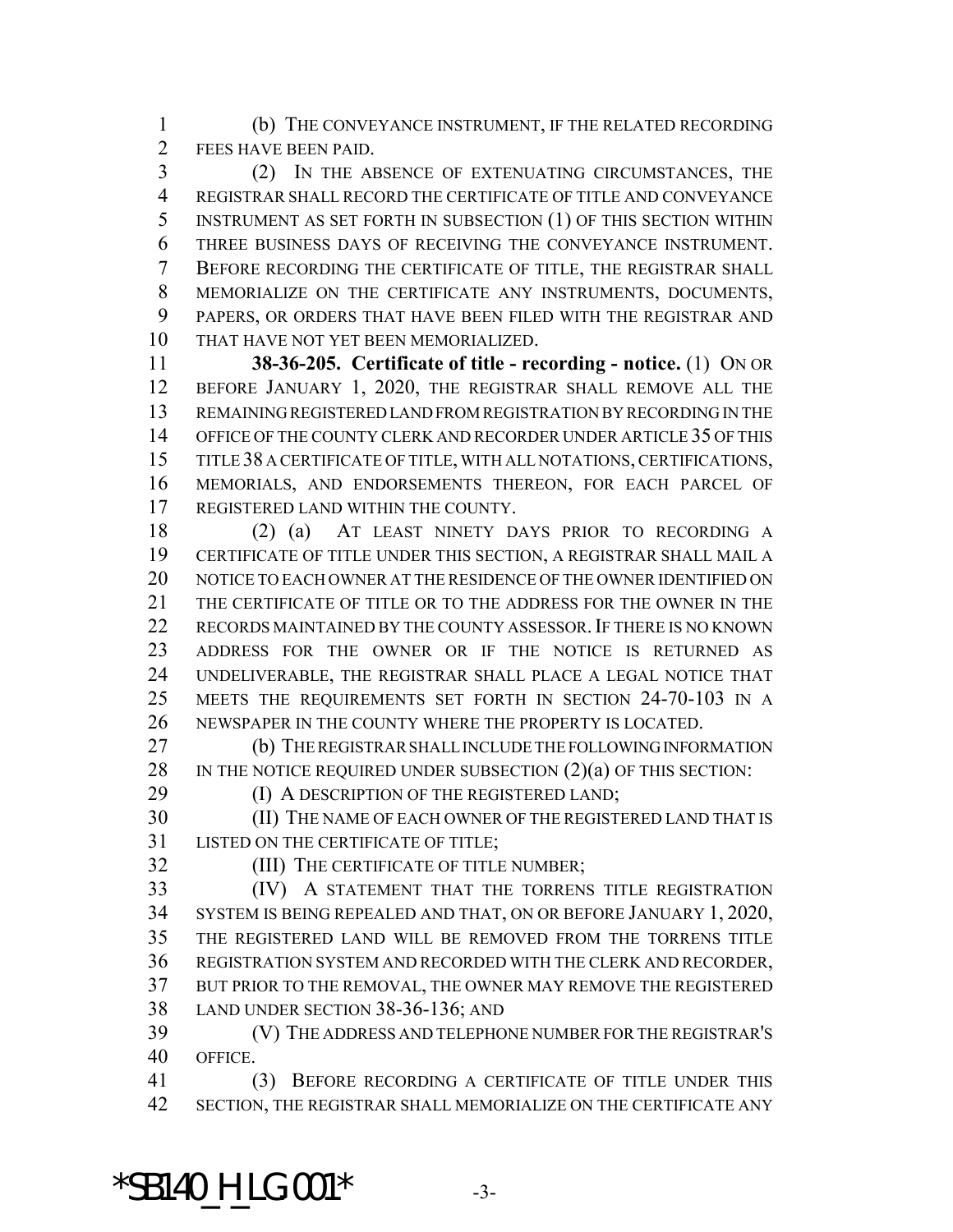INSTRUMENTS, DOCUMENTS, PAPERS, OR ORDERS THAT HAVE BEEN FILED WITH THE REGISTRAR AND THAT HAVE NOT YET BEEN MEMORIALIZED.

 **38-36-206. Recording fees - waived.** A REGISTRAR SHALL NOT CHARGE ANY FEES FOR RECORDING A CERTIFICATE OF TITLE UNDER SECTION 38-36-204 OR 38-36-205.

 **38-36-207. New chain of record.** (1) THE RECORDING OF A CERTIFICATE OF TITLE UNDER SECTION 38-36-204 OR 38-36-205 REMOVES THE LAND DESCRIBED IN THE CERTIFICATE FROM THIS ARTICLE 36 WITH THE SAME EFFECT AS WITHDRAWAL PURSUANT TO SECTION 38-36-136. AFTER THE RECORDING, THE RECORDED CERTIFICATE OF TITLE CONSTITUTES A NEW CHAIN OF RECORD TITLE IN THE REGISTERED OWNER OF ANY ESTATE OR INTEREST AS SHOWN ON THE CERTIFICATE, SUBJECT ONLY TO ESTATES, MORTGAGES, LIENS, CHARGES, AND INTERESTS AS MAY 14 BE NOTED ON THE CERTIFICATE, AND FREE FROM ALL OTHERS EXCEPT THE FOLLOWING:

 (a) ANY EXISTING LEASE FOR A PERIOD NOT EXCEEDING THREE YEARS, WHEN THERE IS ACTUAL OCCUPATION OF THE PREMISES UNDER THE LEASE;

 (b) ALL PUBLIC HIGHWAYS EMBRACED IN THE DESCRIPTION OF THE LAND INCLUDED IN THE CERTIFICATES ARE DEEMED TO BE EXCLUDED FROM THE CERTIFICATE, AND ANY SUBSISTING RIGHT-OF-WAY OR OTHER EASEMENT FOR DITCHES OR WATER RIGHTS UPON, OVER, OR IN RESPECT TO 23 THE LAND;

 (c) ANY TAX OR SPECIAL ASSESSMENT FOR WHICH A SALE OF THE LAND HAS NOT BEEN HAD AT THE DATE OF THE CERTIFICATE OF TITLE; AND

26 (d) LIENS, CLAIMS, OR RIGHTS, IF ANY, ARISING OR EXISTING UNDER THE CONSTITUTION OR LAWS OF THE UNITED STATES, AND WHICH THE STATUTES OF THIS STATE CANNOT OR DO NOT REQUIRE TO APPEAR OF RECORD IN THE OFFICE OF THE COUNTY CLERK AND RECORDER.

 (2) AFTER A REGISTRAR RECORDS A CERTIFICATE OF TITLE UNDER SECTION 38-36-204 OR 38-36-205, TITLE TO LANDS IS CONVEYED OR ENCUMBERED IN THE SAME MANNER AS TITLE TO UNREGISTERED LANDS. ALL INSTRUMENTS SHOWN AS MEMORIALS ON THE CERTIFICATES OF TITLE SO RECORDED HAVE THE SAME FORCE AND EFFECT AS IF THEY WERE FILED WITH THE CLERK AND RECORDER AT THE TIME THEY WERE FILED OR WERE OTHERWISE MEMORIALIZED ON THE CERTIFICATES.NO INSTRUMENT THAT WAS FILED OR RECORDED IN ANY OTHER PUBLIC OFFICE BEFORE THE RECORDING AS PROVIDED IN THIS PART 2, BUT THAT WAS NOT DULY REGISTERED, IS EFFECTIVE OR CONSTITUTES PUBLIC NOTICE AS TO THOSE LANDS AS A RESULT OF THE RECORDING; EXCEPT THAT THE INSTRUMENT MAY BE RECORDED THEREAFTER.

 $*$ SB140 H LG.001 $*$  -4-